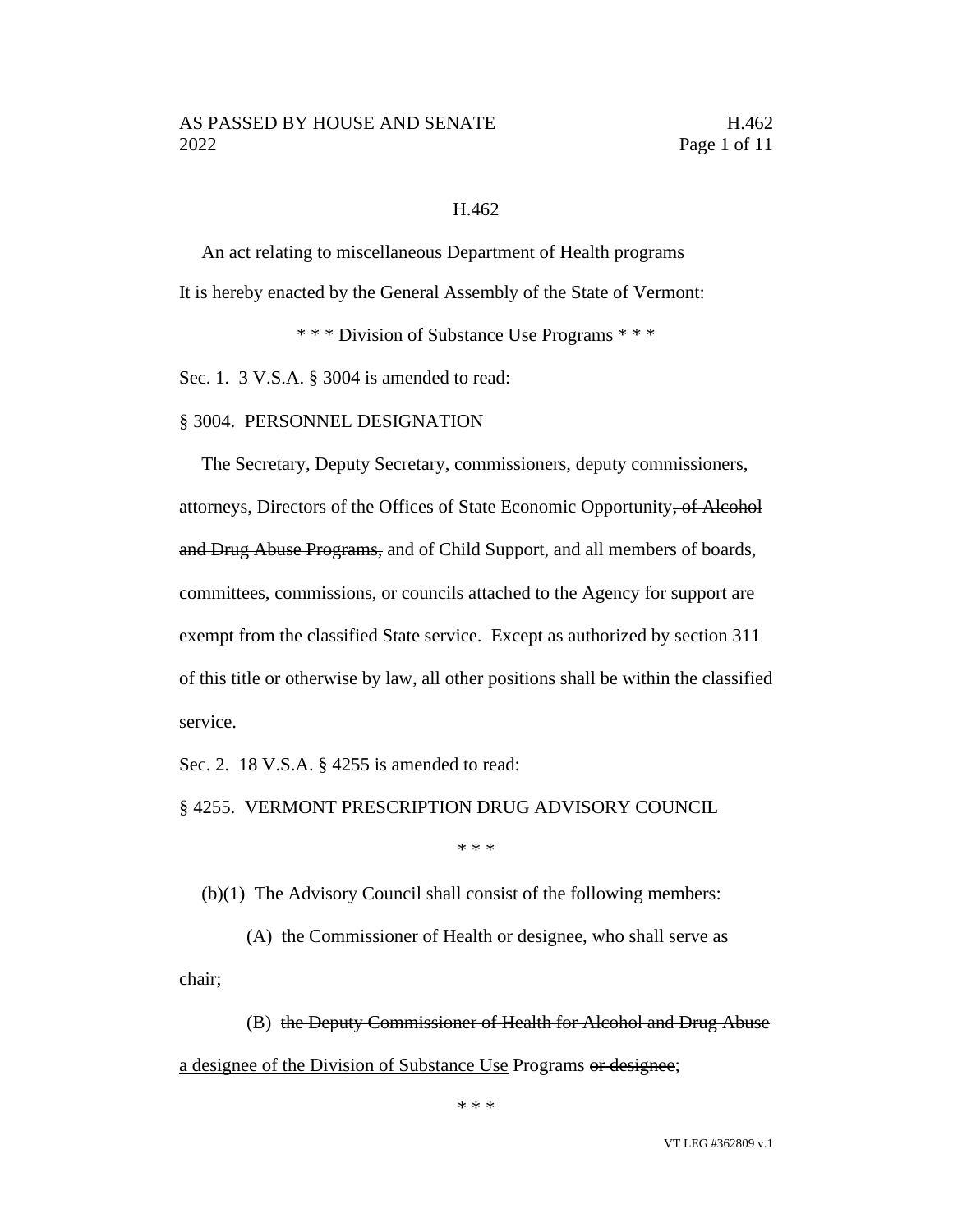(CC) a drug and alcohol abuse counselor licensed pursuant to 26 V.S.A. chapter 62, to be selected by the Deputy Commissioner of Health for Alcohol and Drug Abuse Programs;

\* \* \*

Sec. 3. 18 V.S.A. 4806 is amended to read:

# § 4806. DIVISION OF ALCOHOL AND DRUG ABUSE SUBSTANCE USE PROGRAMS

(a) The Division of Alcohol and Drug Abuse Substance Use Programs shall plan, operate, and evaluate a consistent, effective program of substance abuse use programs. All duties, responsibilities, and authority of the Division shall be carried out and exercised by and within the Department of Health.

\* \* \*

(c) Under the direction of the Commissioner of Health, the Deputy Commissioner of Alcohol and Drug Abuse Programs the Division shall review and approve all alcohol and drug programs developed or administered by any State agency or department, except for alcohol and drug education programs developed by the Agency of Education in conjunction with the Alcohol and Drug Abuse Council pursuant to 16 V.S.A. § 909.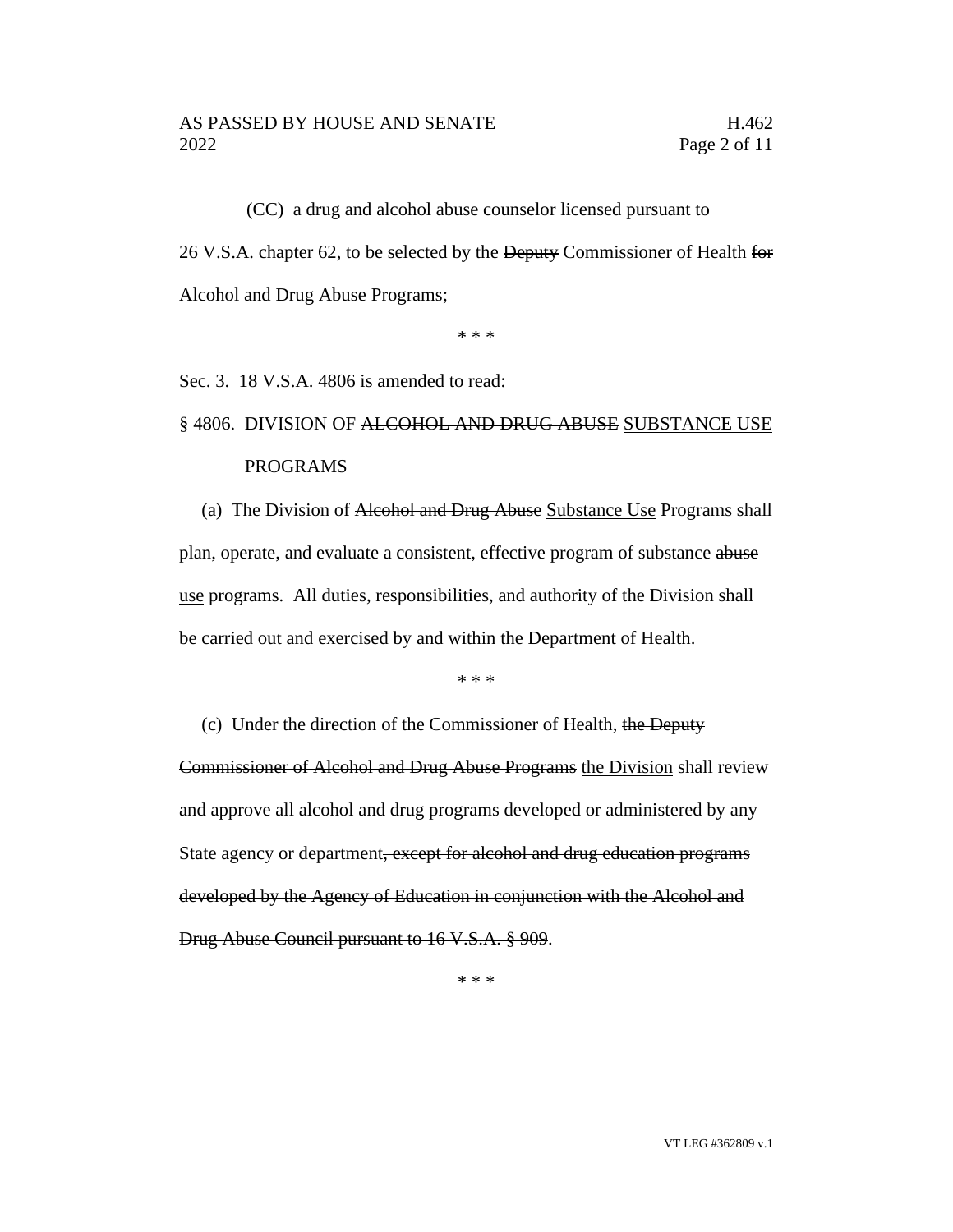Sec. 4. 18 V.S.A. § 7253 is amended to read:

#### § 7253. CLINICAL RESOURCE MANAGEMENT AND OVERSIGHT

The Commissioner of Mental Health, in consultation with health care providers as defined in section 9432 of this title, including designated hospitals, designated agencies, individuals with mental conditions or psychiatric disabilities, and other stakeholders, shall design and implement a clinical resource management system that ensures the highest quality of care and facilitates long-term, sustained recovery for individuals in the custody of the Commissioner.

\* \* \*

(2) For the purpose of maintaining the integrity and effectiveness of the clinical resource management system, the Department of Mental Health shall:

\* \* \*

(B) coordinate care across the mental and physical health care systems as well as ensure coordination within the Agency of Human Services, particularly the Department of Corrections, the Department of Health's Alcohol and Drug Abuse Division of Substance Use Programs, and the Department of Disabilities, Aging, and Independent Living;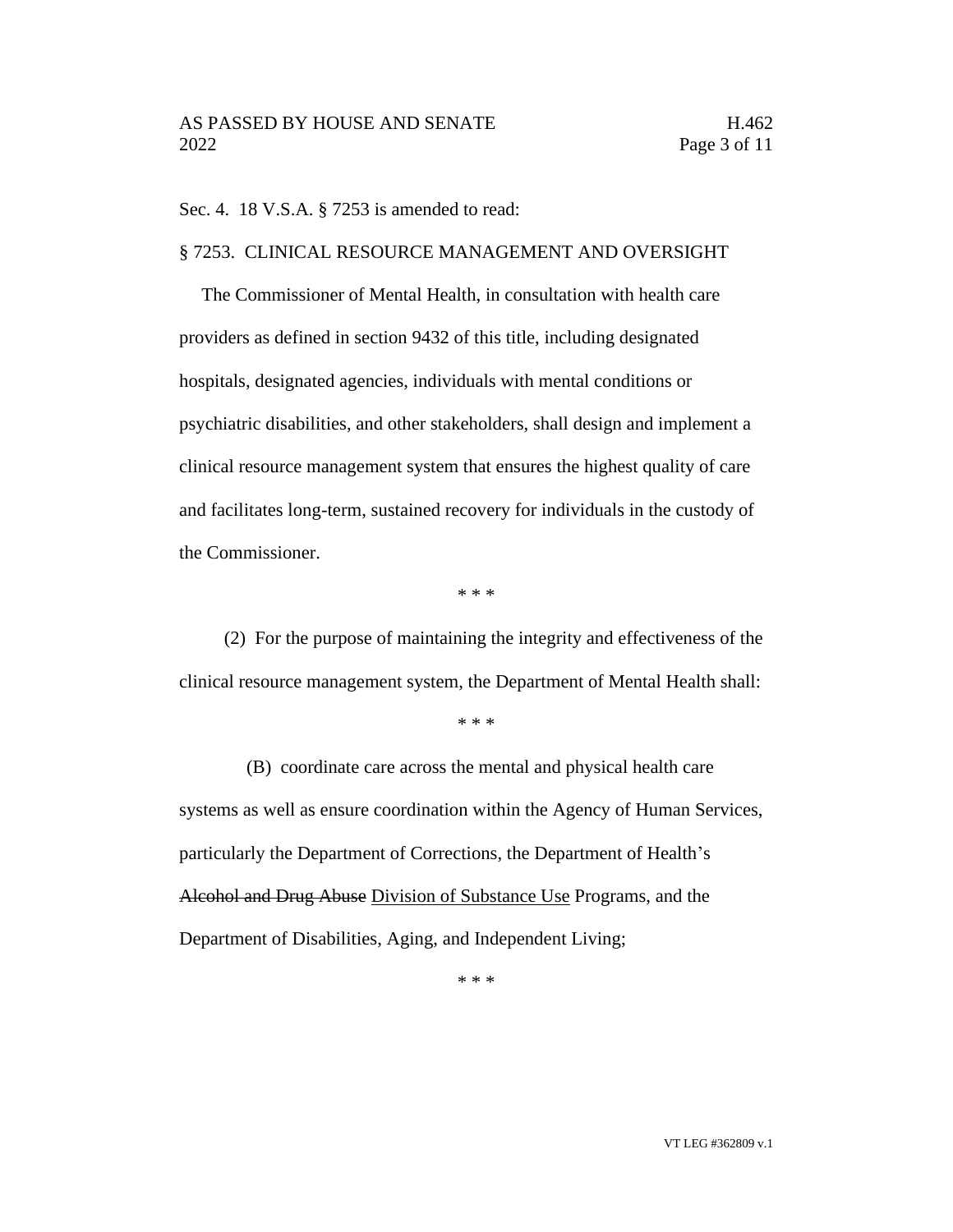Sec. 5. 23 V.S.A. § 1216 is amended to read:

§ 1216. PERSONS UNDER 21 YEARS OF AGE; ALCOHOL

# CONCENTRATION OF 0.02 OR MORE

\* \* \*

(g) The Alcohol and Driving Program required under this section shall be administered by the Office of Alcohol and Drug Abuse Department of Health's Division of Substance Use Programs and shall take into consideration any particular treatment needs of operators under the age of 21 years of age.

\* \* \*

Sec. 6. 23 V.S.A. § 3207f is amended to read:

§ 3207f. PERSONS UNDER 21 YEARS OF AGE; ALCOHOL

## CONCENTRATION OF 0.02 OR MORE

\* \* \*

(f) The alcohol program required under this section shall be administered by the Office of Alcohol and Drug Abuse Department of Health's Division of Substance Use Programs and shall take into consideration any particular treatment needs of operators under the age of 21 years of age.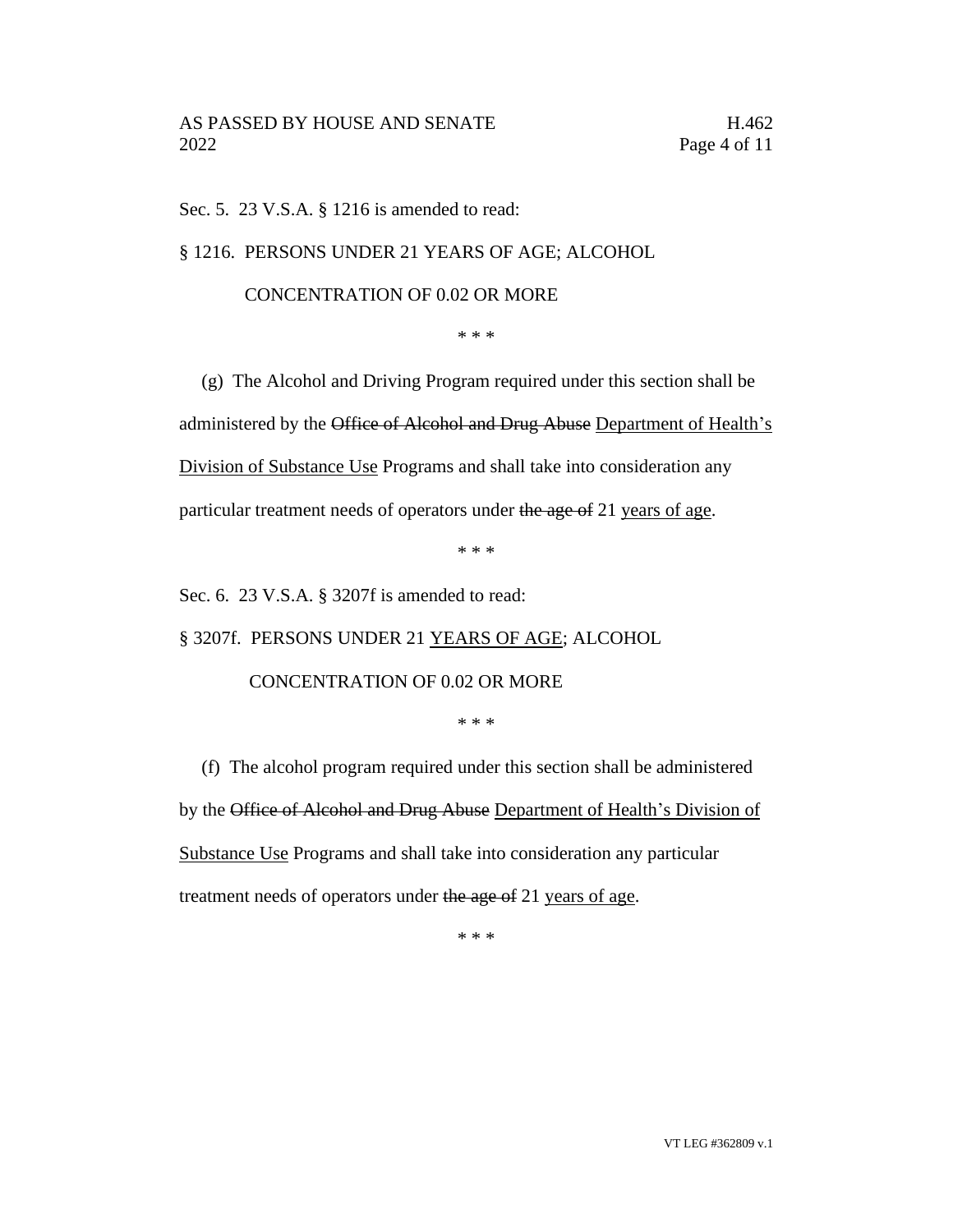Sec. 7. 23 V.S.A. § 3323a is amended to read:

§ 3323a. PERSONS UNDER 21 YEARS OF AGE; ALCOHOL

## CONCENTRATION OF 0.02 OR MORE

\* \* \*

(f) The alcohol program required under this section shall be administered by the Office of Alcohol and Drug Abuse Department of Health's Division of Substance Use Programs and shall take into consideration any particular treatment needs of operators under the age of 21 years of age.

\* \* \*

Sec. 8. 33 V.S.A. § 5272 is amended to read:

§ 5272. JUVENILE JUSTICE UNIT; JUVENILE JUSTICE DIRECTOR

\* \* \*

(c) The Juvenile Justice Director shall ensure that the following occur:

\* \* \*

(3) cooperation among appropriate departments, including the

Department; the Agency of Education; the Departments of Corrections, of Labor, of Mental Health, of Public Safety, and of Disabilities, Aging, and Independent Living; and the Department of Health's Division of Alcohol and Drug Abuse Substance Use Programs;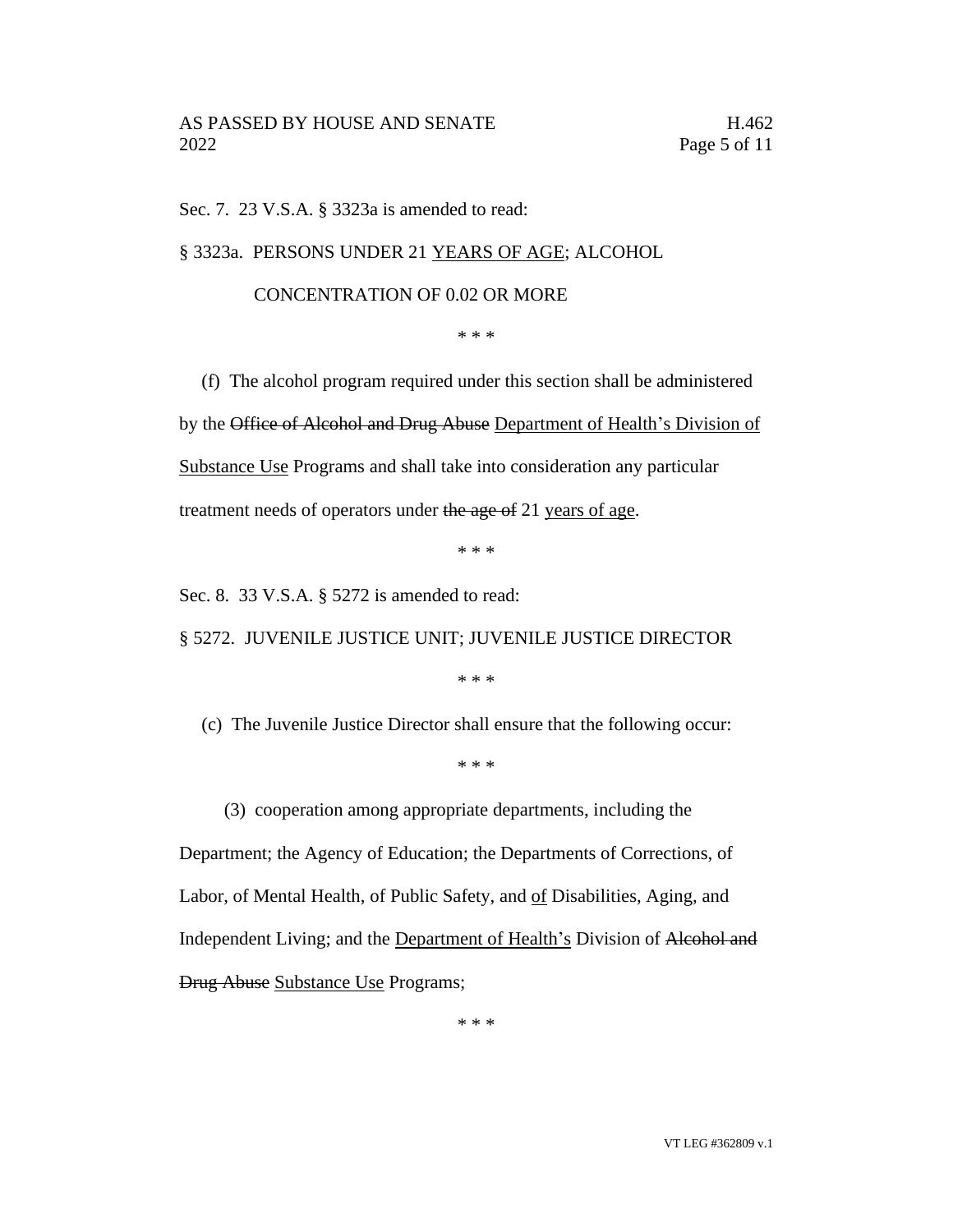\* \* \* Expansion of Drug Disposal Kiosks \* \* \*

Sec. 9. 18 V.S.A. § 4224 is amended to read:

#### § 4224. UNUSED PRESCRIPTION DRUG DISPOSAL PROGRAM

(a) The Department of Health shall establish and maintain the Statewide Unused Prescription Drug Disposal Program to provide for the safe disposal of Vermont residents' unused and unwanted prescription drugs. The Program may include establishing secure collection and disposal sites and providing medication envelopes for sending unused prescription drugs to an authorized collection facility for destruction.

(b) Pharmacies that operate 10 or more establishments in the United States, while concurrently conducting business in Vermont, shall enroll in a drug disposal kiosk program on or before July 1, 2023. If the physical dimensions of a pharmacy make an onsite collection receptacle impossible under State and federal law, a pharmacy shall provide a mail-back option for consumers.

\* \* \* Child Fatality Review Team \* \* \*

Sec. 10. 18 V.S.A. § 1561 is amended to read:

§ 1561. CHILD FATALITY REVIEW TEAM

\* \* \*

 $(g)(1)$  Confidentiality.

 $(1)(A)$  The records produced or acquired by the Team are exempt from public inspection and copying under the Public Records Act and shall be kept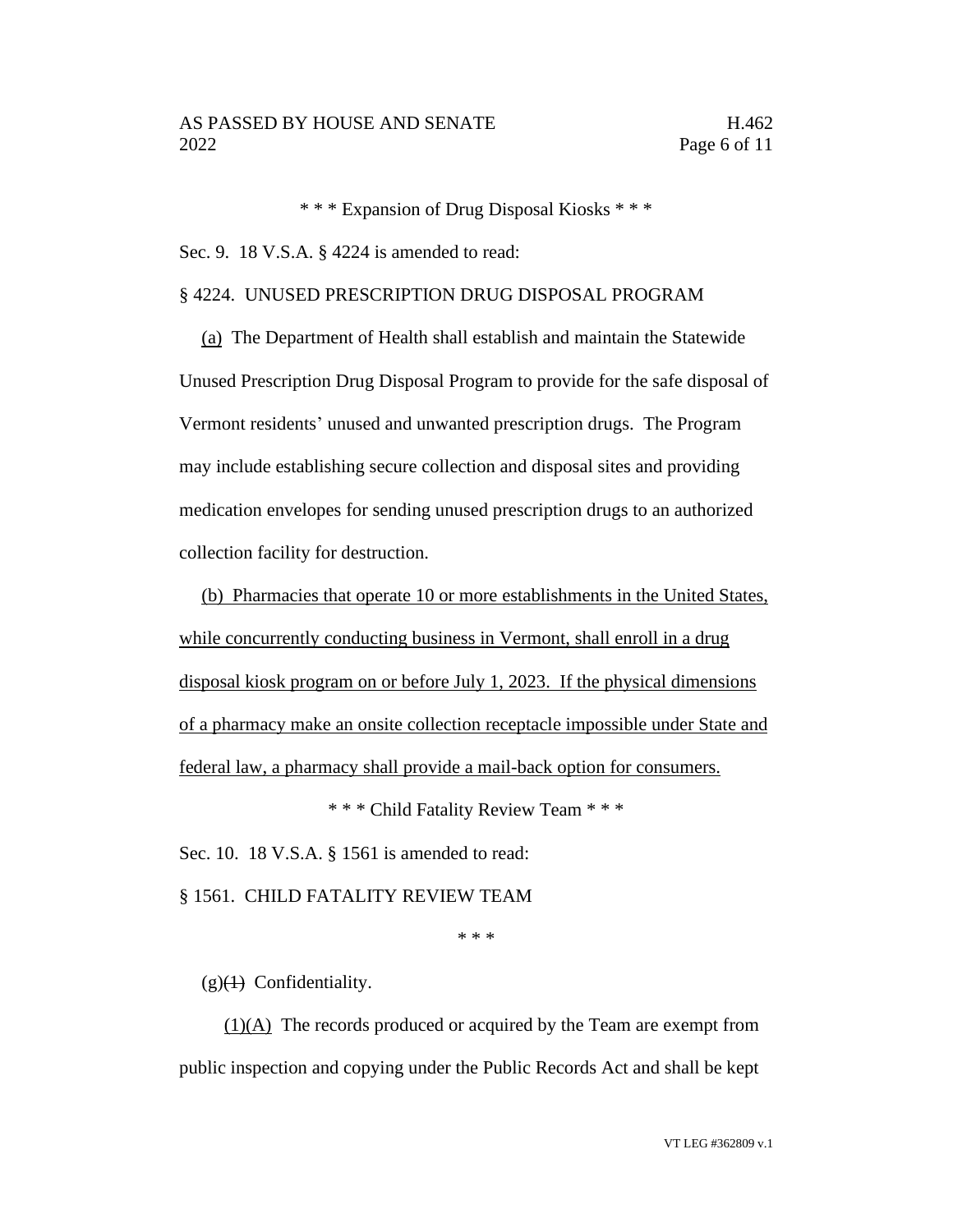confidential. The records of the Team are not subject to subpoena, discovery, or introduction into evidence in a civil or criminal action. Nothing in this section shall be construed to limit or restrict the right to discover or use in any civil or criminal proceedings information or records that are available from another source and entirely outside the Team's review. The Team shall not use the information or records generated during the course of its review for purposes other than those described in this section.

(B) The Department may share deidentified data produced or acquired by the Team with other states that have child fatality review panels, provided access under such agreements is consistent with the privacy, security, and disclosure protections in this chapter.

\* \* \*

\* \* \* Autopsy Reports \* \* \*

Sec. 11. 18 V.S.A. § 5205 is amended to read: § 5205. DEATH CERTIFICATE WHEN NO ATTENDING PHYSICIAN AND IN OTHER CIRCUMSTANCES; AUTOPSY

\* \* \*

(f) The State's Attorney or Chief Medical Examiner, if either deem it necessary and in the interest of public health, welfare, and safety, or in furtherance of the administration of the law, may order an autopsy to be performed by the Chief Medical Examiner or under his or her the Chief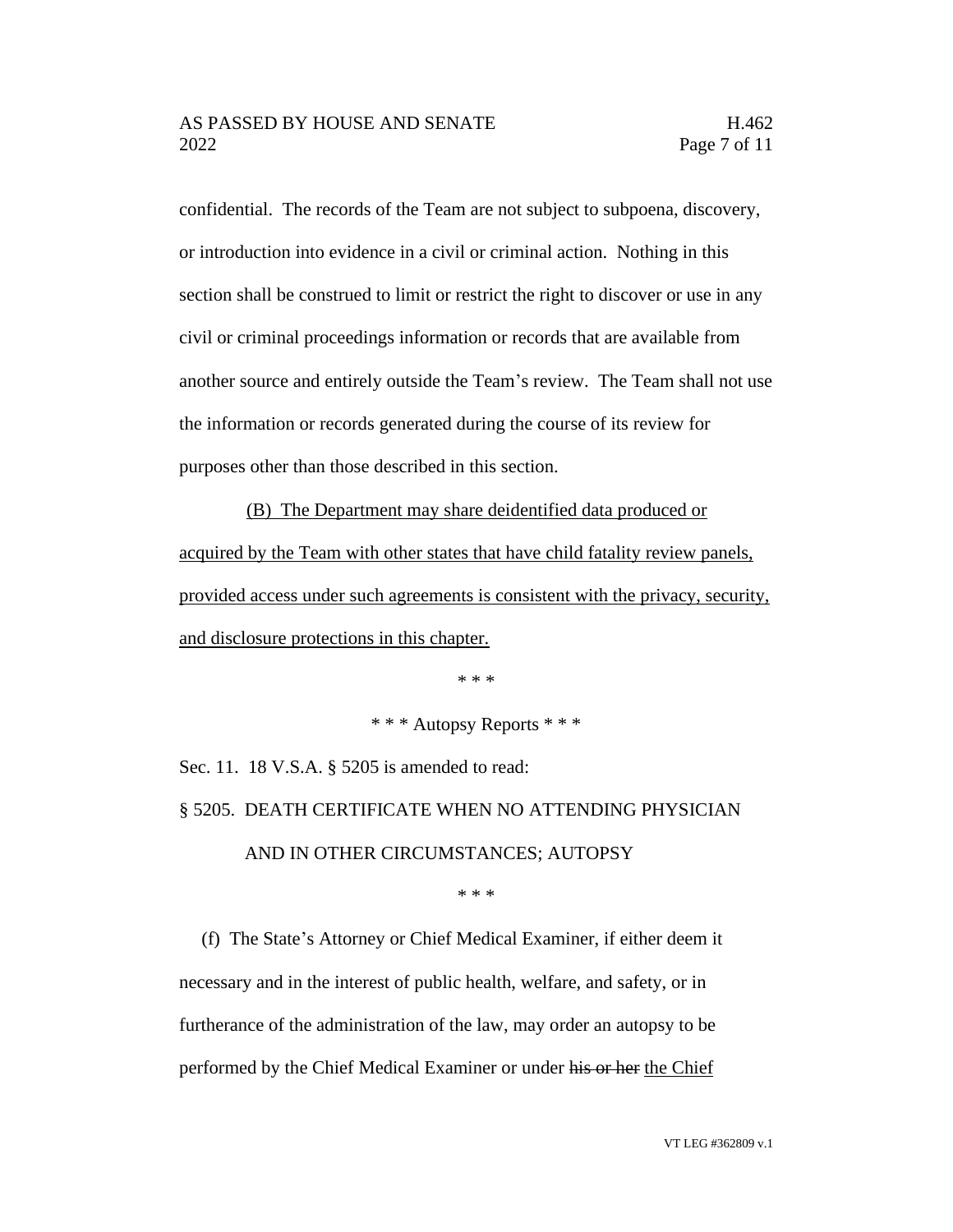Medical Examiner's direction. Upon completion of the autopsy, the Chief Medical Examiner shall submit a report to such State's Attorney and the Attorney General and shall submit a report of death to the State Registrar. Upon the written request of a federal prosecutor or a prosecutor in another state, the Chief Medical Examiner shall submit a report of a death to the requesting office.

\* \* \*

\* \* \* Regulation of Health Care Professions \* \* \*

Sec. 12. 26 V.S.A. § 3108 is amended to read:

§ 3108. PRELIMINARY ASSESSMENT OF SCOPE OF PRACTICE

\* \* \*

(d) Impacted persons; statements and replies.

\* \* \*

(e) Consultation with Commissioner and boards.

(1) If an assessment under this section addresses activities that would constitute the "practice of medicine" as defined in subdivision 1311(1) of this title, the Office shall give written notice to the Commissioner of Health and any professional regulatory board or boards having jurisdiction over some or all of the regulated acts. The Office shall include with such notice a copy of the supporting information received from the requestor pursuant to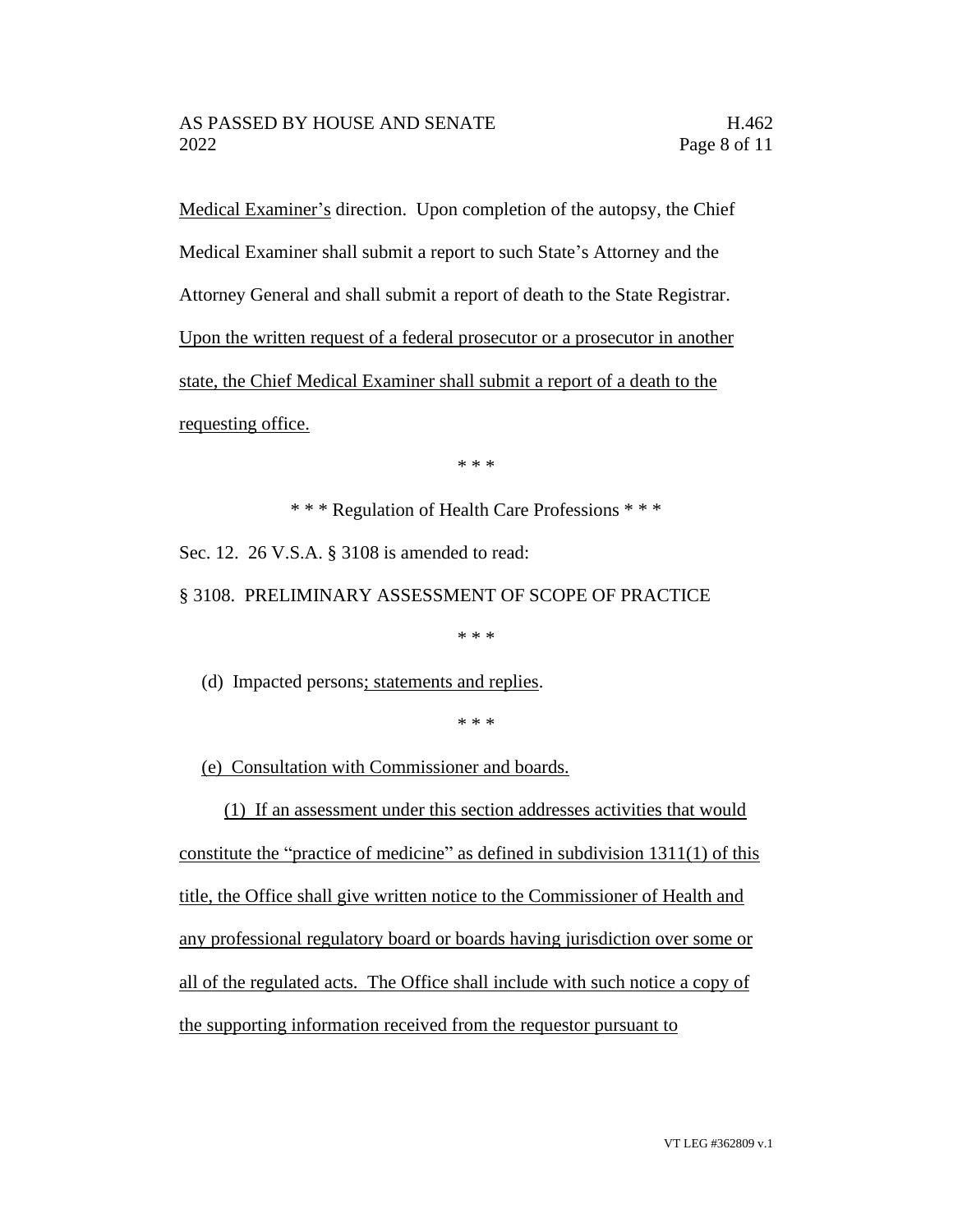subsection (b) of this section. Notice shall be given within 14 days after receipt of the requestor's supporting information.

(2) The Office shall consult the Commissioner and relevant board or boards with respect to the requestor's assertions under subsection (b) of this section. After consulting with the Office, and on or before November 15 of the year preceding the next regular session of the General Assembly, the Commissioner or relevant board or boards may file with the Office any written commentary they wish the Office to consider. Submitted commentary shall be appended to the Office's final report or assessment filed with the General Assembly.

\* \* \* Working Group on Services for Individuals with Eating Disorders \* \* \* Sec. 13. WORKING GROUP ON SERVICES FOR INDIVIDUALS WITH

## EATING DISORDERS; REPORT

(a) Creation. There is created the Working Group on Services for Individuals with Eating Disorders to assess those services available to individuals with an eating disorder in Vermont and make recommendations to the General Assembly as to how access for services might be improved.

(b) Membership. The Working Group shall be composed of the following members:

(1) the Commissioner of Mental Health or designee, who shall serve as Chair;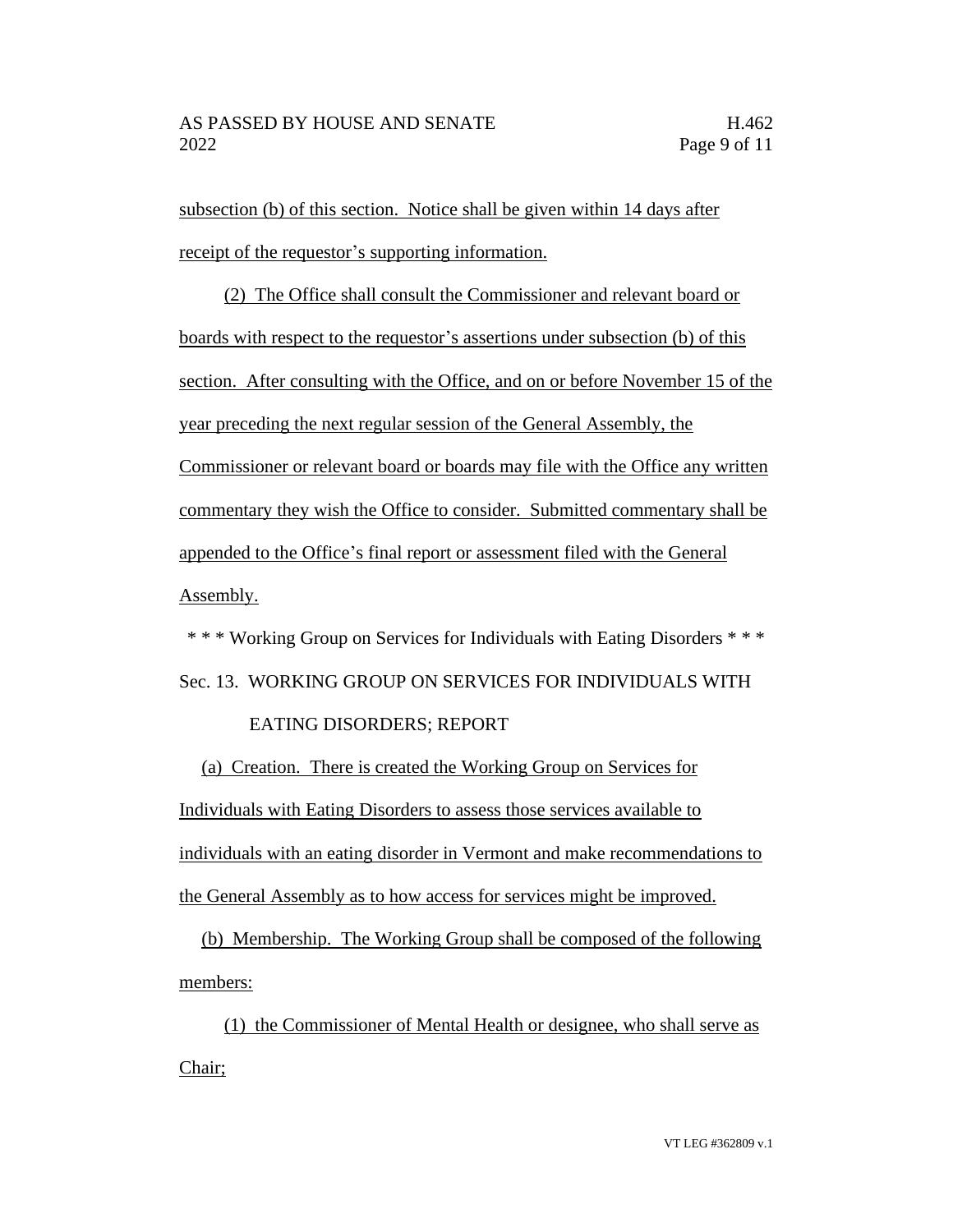(2) the Commissioner of Health or designee;

(3) a representative, appointed by Vermont Care Partners;

(4) a representative, appointed by the Vermont State School Nurses

Association;

(5) a representative of Vermont colleges and universities, appointed by

the Vermont Higher Education Council;

(6) a physician with relevant expertise, appointed by the Vermont

Medical Society; and

(7) a representative, appointed by the Vermont chapter of the American Nutrition Association.

(c) Powers and duties.

(1) The Working Group shall:

(A) conduct an inventory of existing services in Vermont for

individuals with eating disorders; and

(B) provide recommendations for expanding and improving existing

services for individuals with eating disorders.

(2) In completing its duties pursuant to this section, the Working Group

shall consult with individuals with lived experience with eating disorders,

parents of individuals with eating disorders, medical or public health

professionals with expertise in treatment and research related to eating

disorders, and other relevant stakeholders.